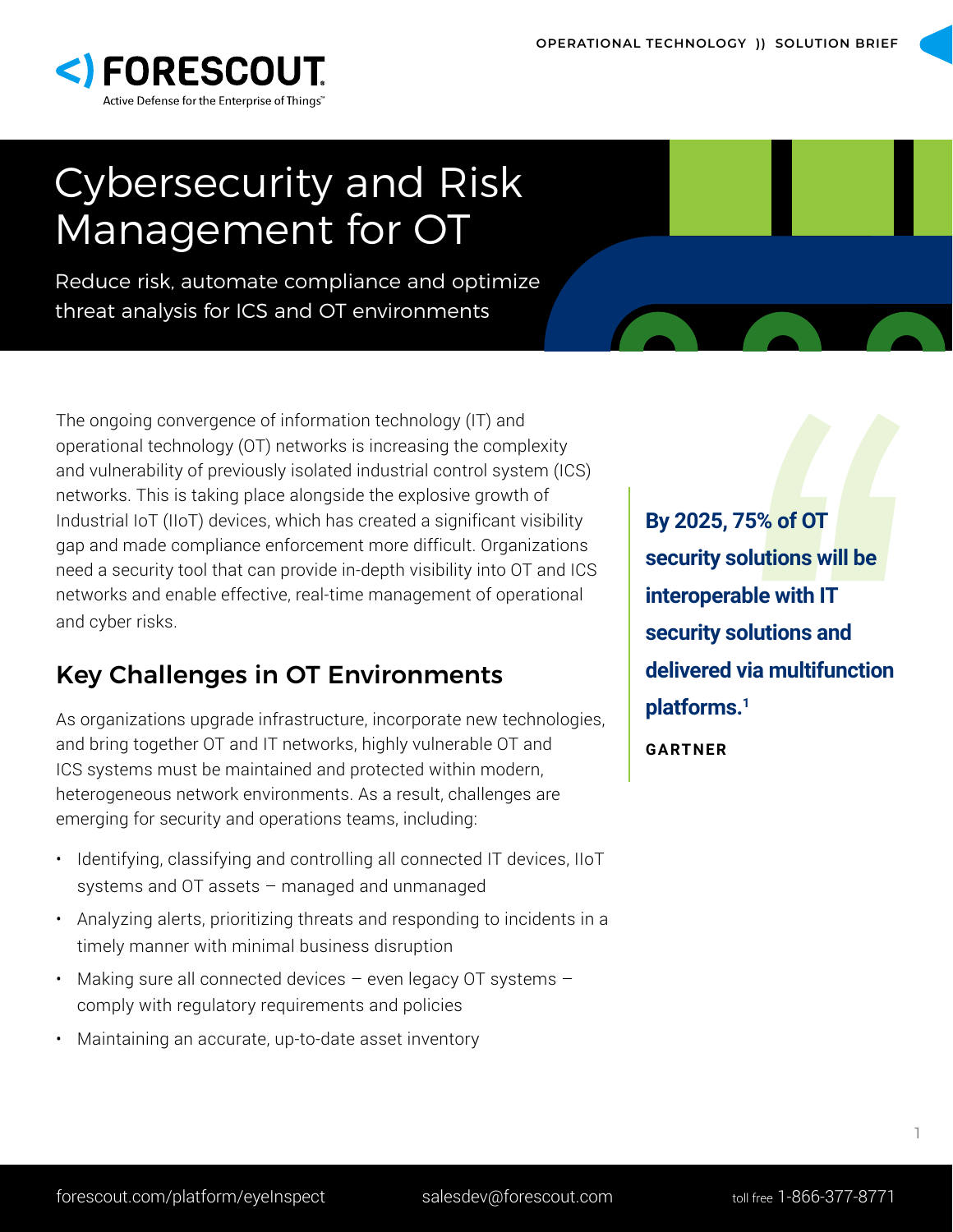# Forescout eyeInspect: Cyber Resilience and Risk Management for IIoT and OT Infrastructure

Forescout eyeInspect (formerly SilentDefense™) protects OT and ICS networks from a wide range of threats, provides both passive and active discovery capabilities that create an automatic, real-time asset inventory and enables targeted remediation actions based on potential business impact.

- Enables passive, real-time network monitoring and segmentation
- Optimizes threat analysis and remediation with the Advanced Alert Aggregation
- Offers rich integrations with ServiceNow® and natively interfaces with SIEM solutions, firewalls, IT asset management, sandboxes and authentication servers
- Improves SOC and analyst effectiveness to automate risk analysis with the Asset Risk Framework
- Extends the exceptional device visibility, classification and profiling capabilities of the Forescout platform from cloud to edge devices



Figure 1: Basic eyeInspect deployment model

#### **COMPLETE VISIBILITY AND THREAT DETECTION**

eyeInspect extends the industryleading device visibility, classification and profiling capabilities of the Forescout platform far deeper into OT and ICS environments. It enables the identification and effective remediation of a full range of both cyber and operational threats, including:

- Cyberattacks (DDoS, MITM & scanning, etc.)
- Unauthorized network connections, communications
- Suspicious user behavior/policy changes
- Device malfunction or misconfiguration
- New and non-responsive assets
- Corrupted messages
- Unauthorized firmware downloads
- Insecure protocols
- Default credentials and insecure authentications
- Logic changes
- Visibility to IP-enabled and serial devices

# eyeInspect Use Cases

### **Asset visibility and monitoring**

eyeInspect provides continuous asset visibility across OT networks and sites. It automatically builds a detailed network map with rich asset details and automatic grouping by network/role, provided in multiple formats such as Purdue level and communication relationship. eyeInspect uses a wide range of discovery capabilities that include: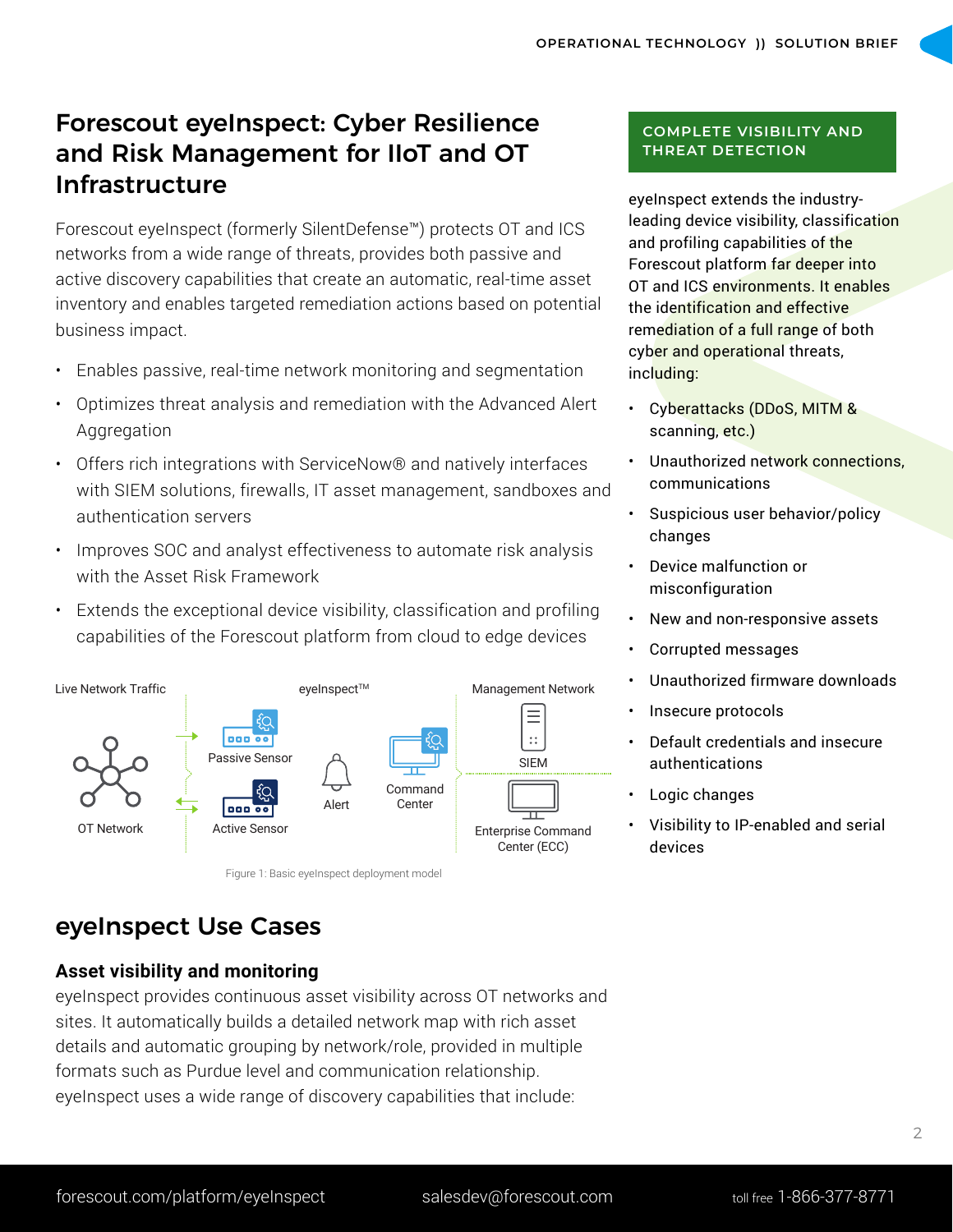- Patented deep packet inspection of 150+ IT and OT protocols
- Continuous, configurable policy and behavior monitoring
- Automatic assessment of device vulnerabilities, threat exposure, networking issues and operational problems
- Optional, non-intrusive active component to selectively query specific hosts

## **Asset configuration management**

eyeInspect automatically collects a wide range of OT asset information, logging all configuration changes for security analysis and operational forensics. Discoverable details include:

- Network address
- Host name
- Vendor and model of the asset
- Serial number

• OS version

• Firmware version • Hardware version

- Device modules information
- **Automated compliance**

With eyeInspect active sensor, asset owners can easily baseline assets and asset groups according to specific compliance policies to automatically detect deviations from the established baseline. These baselines allow you to define custom baseline policies according to organizational need, or according to compliance guidelines such as NERC CIP, ISA99/IEC 62443, NIS and NIST CSF, as well as FDA and FIPS. Asset owners can generate admissible proofs/reports of the baseline for these compliance frameworks.

## **Network access control and segmentation**

eyeInspect leverages the ACL and VLAN assignment capabilities of the Forescout platform, bringing policy-based segmentation and access control to operational networks to support unified and realtime asset management across IT, IoT and OT. With eyeInspect, asset owners have context-aware (i.e., protocol awareness/DPI) mapping and visualization of relationships (communication patterns) between assets across IT, OT and healthcare environments, and can integrate with other existing traffic flow telemetry system/products (Medigate, NetFlow, SPAN, etc.)

#### **BOTTOM-LINE BENEFITS OF OT CYBER RESILIENCE**

Forescout eyeInspect can positively impact an organization's bottom line by improving the security and resilience of its operational systems while dramatically enhancing administrative efficiency, risk management and compliance.

For example, Forescout recently studied the contribution of OT network monitoring to the financial performance of a prominent U.S. food production company with 17 FTEs focused on ICS cybersecurity and compliance.2 The study found:

- Annual savings of \$820,336 in reduced labor costs, increased management productivity and improved threat-hunting capabilities associated with asset and network visibility.
- Annual savings of \$346,456 related to actionable threat-management updates, faster incident response and reduced downtime risk, all associated with improved cyberthreat detection and response capabilities.
- Annual savings of \$158,120 in compliance costs associated with built-in integrations with ICS security and asset management solutions.